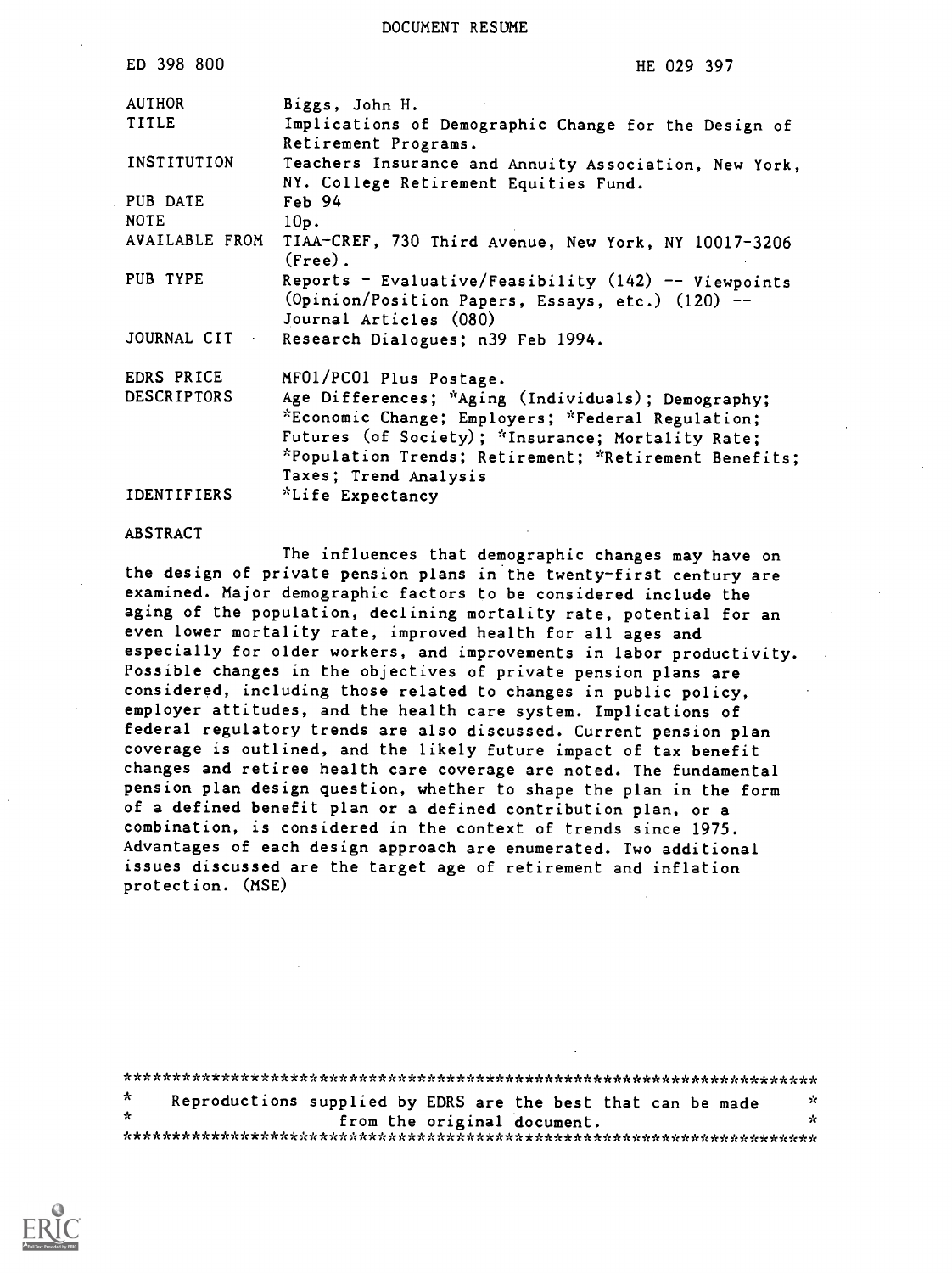

ED 398 800

#### Issue Number 39

#### February 1994

A publication of External Affairs - Corporate Research

#### Implications of Demographic Change for the Design of Retirement Programs

Ž,

## BEST COPY AVAILABLE

U.S. DEPARTMENT OF EDUCATION<br>Office of Educational Research and Improvement EDUCATIONAL RESOURCES INFORMATION CENTER (ERIC)

O This document has been reproduced as received from the person or organization pryiginating rt

.M.'Minot changes have been made to improve reproduction quality.

o Points of view or opinions stated in this docu-ment do not necessority represent official OERt position or policy.

PERMISSION TO REPRODUCE AND DISSEMINATE THIS MATERIAL HAS BEEN GRANTED BY

TIAA/CREF

TO THE EDUCATIONAL RESOURCES INFORMATION CENTER (ERIC)

 $\boldsymbol{c}$ 

 $\mathcal{L}\mathcal{L}$ 

 $\mathcal{M}$ 

 $\mathscr{D}$ 

 $\overline{\mathcal{L}}$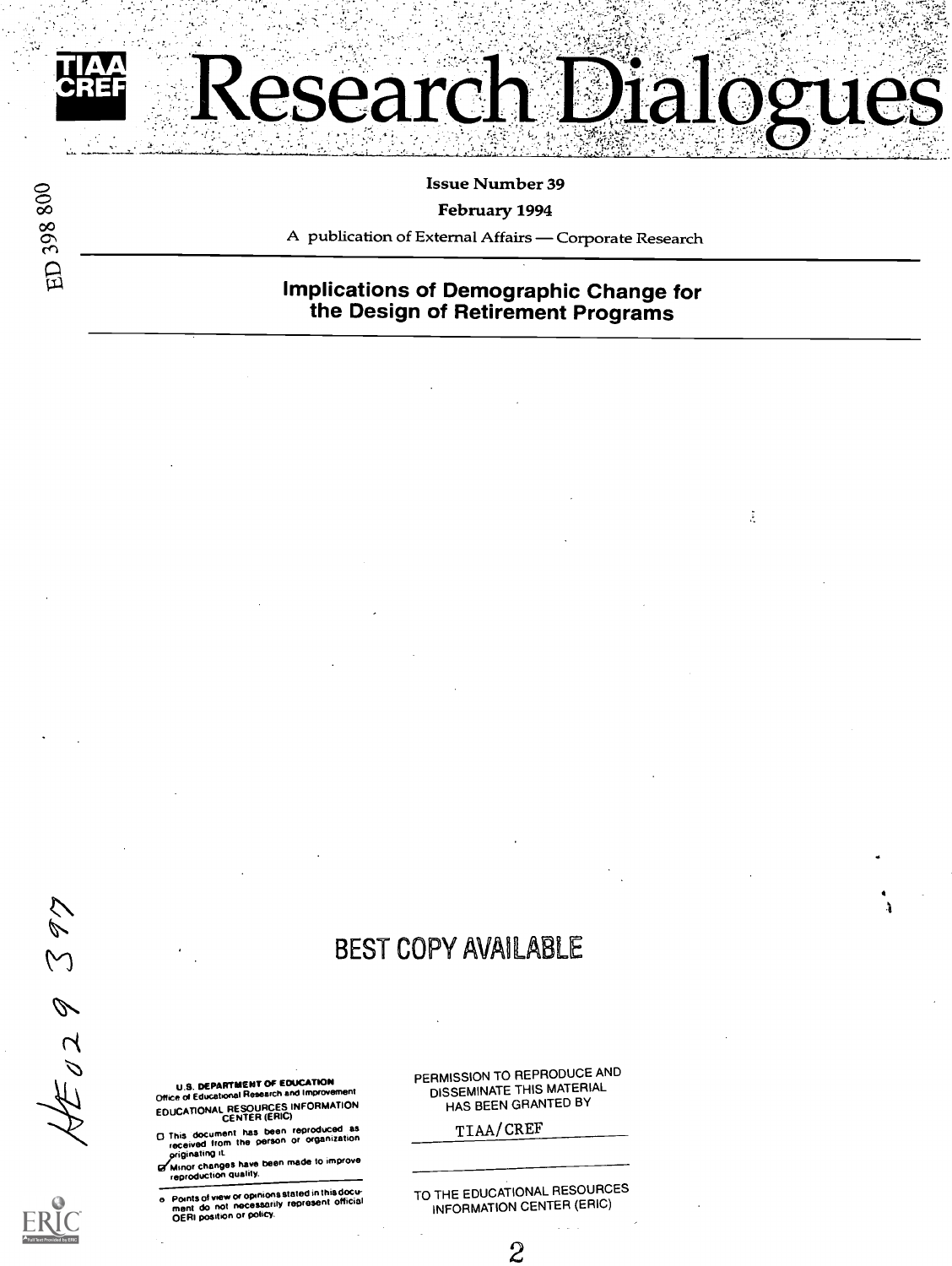

# Research Dialogues

#### Issue Number 39

#### February 1994

A publication of External Affairs - Corporate Research

#### implications of Demographic Change for the Design of Retirement Programs

This issue of Research Dialogues is adapted from a paper on pension design by John H. Biggs, chairman and chief executive officer of TIAA-CREF, delivered at a symposium sponsored by the Pension Research Council, The Wharton School, University of Pennsylvania. It was recently published in Demography and Retirement: The Twenty-First Century, edited by Anna M. Rappaport and Sylvester J. Schieber (Westport, Conn.: Praeger Publishers, in cooperation with the Pension Research Council, 1993). We believe this discussion of the longer-term aspects of pension plan design, objectives, and philosophy will be of interest to educational administrators and others in the educational field.

#### **Introduction**

This paper discusses the influences that demographic change may have on the design of private pension plans in the twenty-first century. For illustration, I take the point of view of an organization that in the year 2020 has reached a medium size and decides to establish a pension plan. As plan design is considered, the question is: How will the decisions be influenced by the demographic changes occurring since 1990?

Major Demographic Factors The following demographic factors are likely to have the greatest impact on pension plan design over the next thirty years:

(1) The aging of the population-a "Florida effect"-in which the whole country takes on the current age profile of Florida. This will be a major factor in 2020. Younger employees will be in relatively short supply, and employees between ages 60 and 70 will be proportionately more numerous than now. (Chart 1 shows the age distribution of the U.S. population in 1988 and the expected changes in the distribution in the year 2020.)

(2) A "squaring of the mortality curve." Lower mortality rates among those 65 to 80 years old will produce a rapidly growing super-old group—those over 85. Average life expectancy from birth has risen from 68.2 years in 1950 to 74.9 years in 1988; average life expectancy at age 65 has risen from 13.8 years in 1950 to 16.9 years in 1988.'

(3) Still more rapid growth of the over-85 population, possible if biological limits to the life span have not yet been reached. Managing medical costs and long-term health care for this older population will be a continuing concern; success will depend in part on changes in

the U.S. health-care system, which are currently being debated.

(4) Improved health for all ages, but especially for older workers. This may have a major impact on labor-force participation rates at the higher ages, perhaps leading toward later retirements. Levine and Mitchell, for example, forecast that more older workers will remain in the labor force for a variety of reasons, primarily economic, and they question the role of poor health in causing early retirement.' Fewer workers may retire for health reasons in the future as healthcare access is improved through system reform.

(5) Improvement in labor productivity. Although this is not always seen as a demographic change, some improved





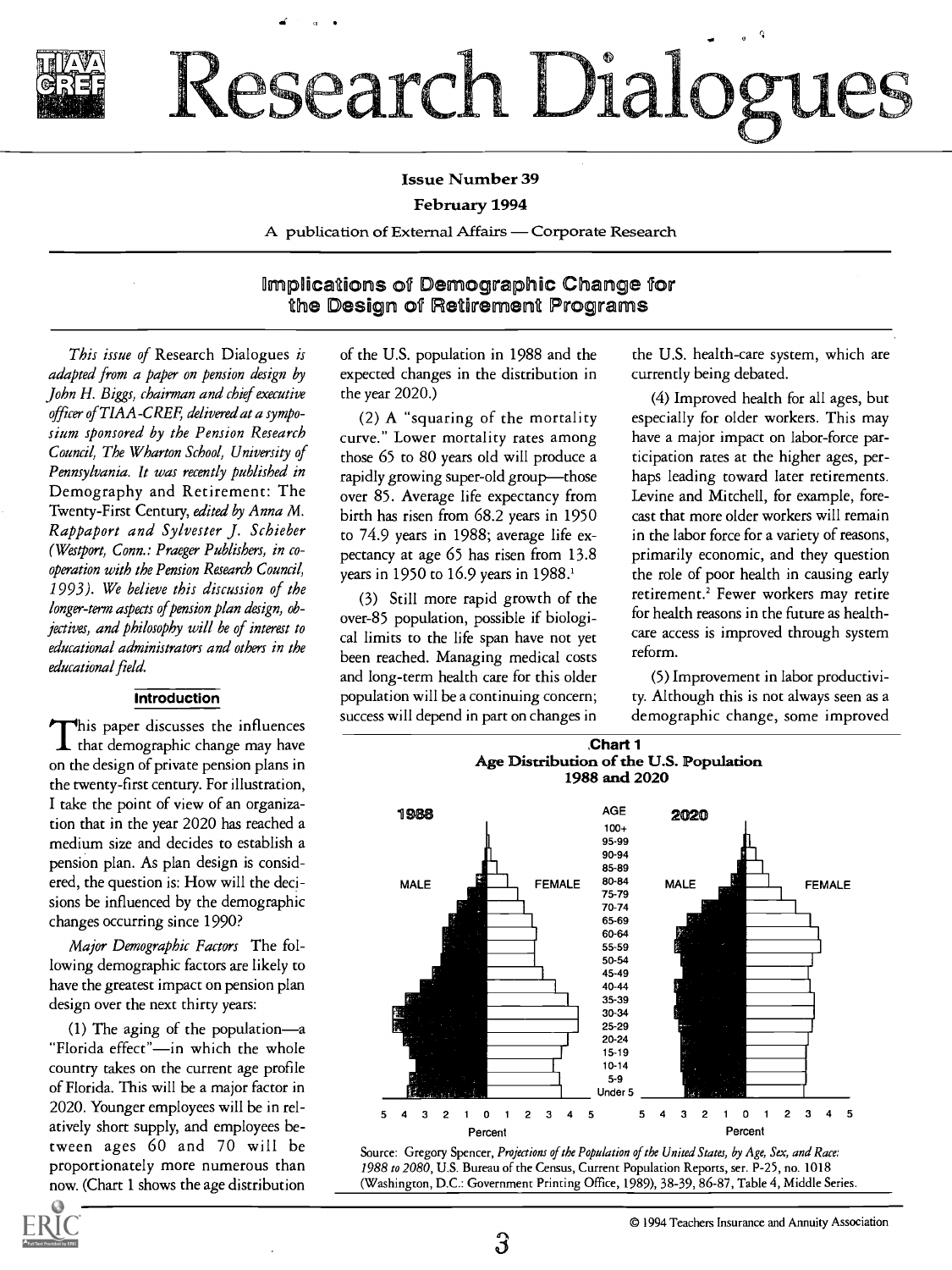labor productivity might reasonably be expected by 2020, with implications for the financial strength of Social Security and private pension plans.

## Pension Plan Objectives: Factors for Change

An important issue is whether in the next three decades private pension plans will continue to play an important role in income maintenance in retirement. What changes in the broad purposes of private pension plans might take place?

Public Policy Public policy will remain a critical factor. Will federal tax policy continue to encourage the voluntary establishment of employer-sponsored pension plans in the private sector? Or will tax policy shift toward individual "empowerment," the responsibility of individuals on their own to make provisions for retirement (perhaps via an IRA model), perhaps with diminished use of employers as the main vehicle? Or, at the other extreme, will federal laws require employers to provide pension plans?

Employer Attitudes A related issue is whether a spirit of quasi-paternalism to the extent that it exists today-will still be a guiding motivation for employers. The history of private pension plans in this country has been one of identifying mutual employer-employee interests in having a pension plan, and of employers establishing plans for the benefit of employees. Will this equation still be right for the year 2020? Will employers still sponsor plans that provide financial incentives to retire, as now? Or will they instead stress incentives not to retire? How will attitudes toward work and retirement-and toward personal wealth consumption patterns over the life cycle-change as economic and social conditions change in the future? Will the quality of work of older employees be raised by improvements in longevity and health care?

Health Care A similar issue is how employers will relate to the U.S. healthcare system in the future. Will employerbased coverage still be the main access route to health coverage? A recent survey of chief executives of the nation's largest companies by the Gallup Organization for the Robert Wood Johnson Foundation found that 91 percent of chief executives believe that a fundamental change or complete rebuilding of the health-care system is needed. The survey also found that 73 percent of the executives believe that the problems can't be solved by companies working on their own, with the two main issues being control of the cost of health care and access to the system for more people.<sup>3</sup>

## Federal Regulatory Trends: Design Implications

Although extrapolations from the present might be better described as speculation than as scientific prediction, they can be useful in shaping discussion today of what retirement policy planners should be concerned with tomorrow. Concurrently, trends in federal regulation and tax policy may seem remote from demographic forces, but they are so critical in pension plan design that their effects could swamp the demographics. Further, their own course may also be driven by population demographics.

Federal Regulation In the last thirty years, federal treatment of pension plans has developed significantly from a very small base into a major national regulatory structure. The government has expanded its role not only in terms of taxes but also in regulations, e.g., since 1968, the Age Discrimination in Employment Act (ADEA), and since 1974, the Employee Retirement Income Security Act (ERISA) and the institutional controls of the Pension Benefit Guaranty Corporation (PBGC).

The key objective of federal pension rules and tests has been to prevent pension plans from abusing the benefits of tax deferral in favor of owners, managers, or highly compensated employees. But one must question whether the regulatory and tax structure, originally intended to encourage retirement plans, has now become so complex that it will be uneconomical for even a medium-sized employer in the future to establish a new plan.'

If we project the recent growth in pension regulations from the present to 2020, we are likely to conclude that an employer in 2020 might not find a pension plan feasible. Even a modest projection of growth in tax rules (comparable to projections of population growth) could lead us to expect a "pension-regulation bomb" to explode long before 2020. What can be done to slow this inhibiting growth in complexity?

Individual Taxpayer Alternative Elsewhere, I have suggested that the key to resolving the regulation problem is to base tax-deferral benefits on the individual taxpayer rather than on the employer.' This idea is a simple one and also solves many equity issues regarding tax policy.

Any employer contribution to a pension plan would be "attributed" to the employee and become taxable income. No elaborate nondiscrimination rules need apply to such an employer plan, since the pension contribution would be no different from any other salary payment, applying equally to all employees in proportion to wages or salary. The employee might make additional contributions to a personal pension plan, with provision on his or her income tax return to deduct a flat amount (say \$10,000 per taxpayer), but not more than the amount actually funded in the tax year under the employer-sponsored plan (either by employer or employee contributions).

A less complex regulatory structure could provide a much more widespread and equitable system of pension coverage and participation than at present.

#### Plan Coverage and Participation

Current Extent of Plan Coverage Current pension coverage in the private sector is not as extensive as is sometimes thought. Data published by the Employee Benefit Research Institute (EBRI) reveal that only about half of all private wage and salary workers are now employed by firms with pensions (described as "covered" in the data). And less than half of these workers actually participate in such plans.

Table 1 shows the current extent of pension coverage and participation in the private and public sectors, based on EBRI data. In the public sector, pension coverage and participation rates are substantially higher than in private employment.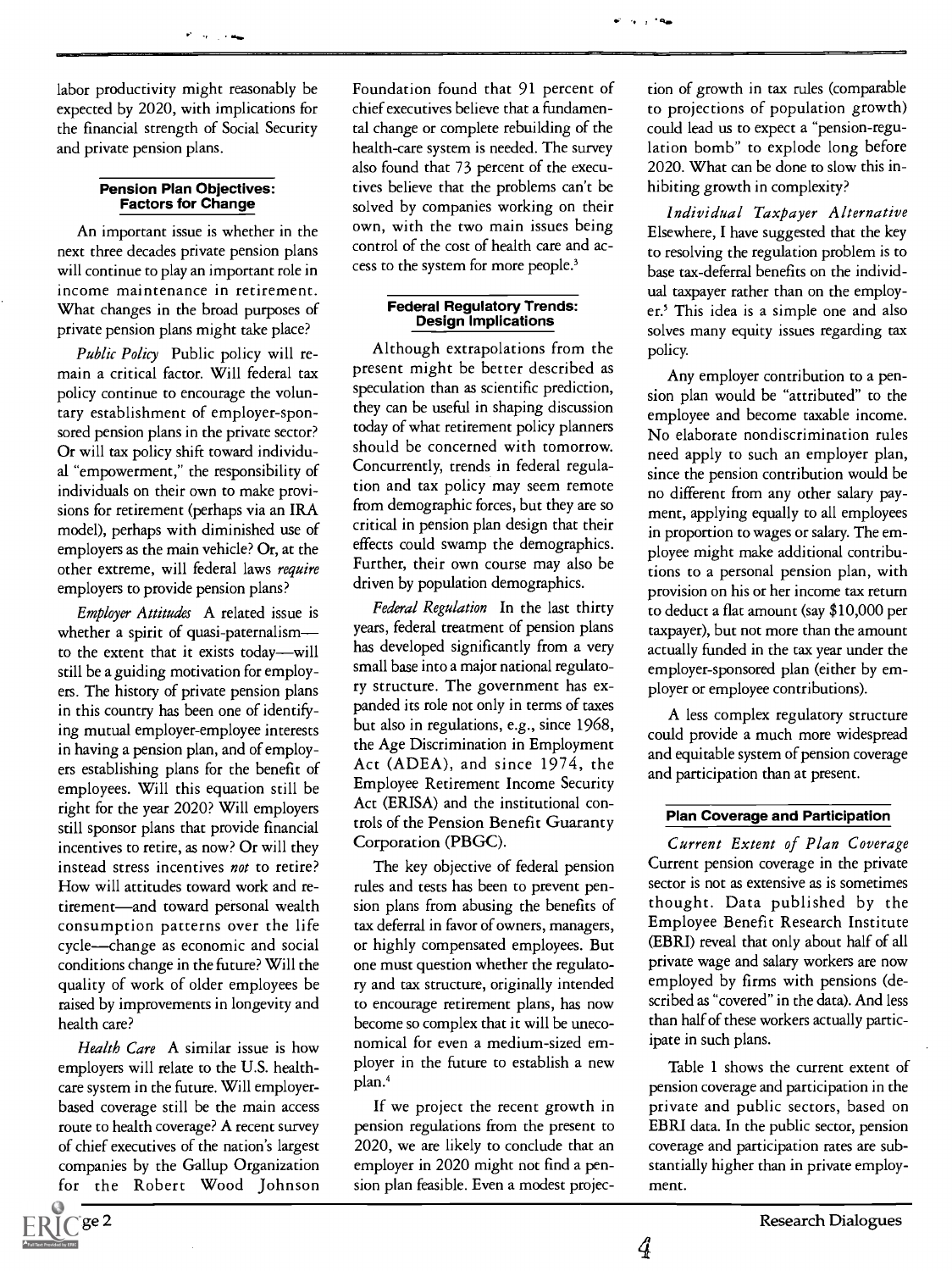Firm size makes a substantial difference in whether pension coverage is available. Table 2 shows that in 1988, of 59 million workers in large firms (employing 100 or more), 79 percent were employed by employers with a pension plan; of the 22 million workers in small firms (employing under 25), only 17 percent had employers who had a pension plan. To give the absolute contrast, the underlying numbers are significant: Of the 59 million workers in large firms, 46 million were covered; of the 22 million workers in small firms, only 4 million were covered.

Future Impact of Tax Benefit Changes It seems unlikely that a system of tax benefits for pension plans under which the employees of large companies gain most of the tax benefits can continue for long. Sometime between now and 2020, therefore, one might predict a pension tax revolution, with Congress heeding critics of too little coverage and too much regulation.

If a subsequent change is (1) to a broad-coverage employee-based tax benefit, or (2) to no tax benefit of any kind for retirement savings, then the board of directors of our hypothetical 2020 company will be much less likely to base a pension plan on today's model. It is interesting, however, to speculate about employers' behavior under such unfamiliar conditions. Private employers may still be motivated to make it practicable for employees to retire at a reasonable age with reasonable benefits. One possibility would be a new type of plan, as suggested above, that would focus on employees as individuals and provide for regular allocation of a portion of salary (a stated percentage) to an independent funding mechanism, one that would be specifically dedicated to providing retirement in come.

Retiree Health-Care Coverage Employers are already deeply concerned about the escalating costs of health-care coverage for retirees. By 2020, they will have long-since departed from openended cost commitments to it. And new, broad-based health-care programs-national in scope—will have been adopted. The U.S. health system, even with between 33 and 37 million people without

#### Table 1 Percent of Workers in the Private and Public Sectors Whose Employers Have Pension Plans, and Percent of Workers Participating in the Plans, May 1979, May 1983, and May 1988

| Sector/<br>Year       | Workers<br>(millions) | Percent<br>of Workers<br>Whose Employers<br>Have a Pension Plan | Percent<br>of Workers<br>Participating<br>in an Employer's<br>Pension Plan |  |  |  |
|-----------------------|-----------------------|-----------------------------------------------------------------|----------------------------------------------------------------------------|--|--|--|
| <b>Private Sector</b> |                       |                                                                 |                                                                            |  |  |  |
| 1979                  | 71                    | 54%                                                             | 43%                                                                        |  |  |  |
| 1983                  | 74                    | 49                                                              | 40                                                                         |  |  |  |
| 1988                  | 86                    | 51                                                              | 37                                                                         |  |  |  |
| <b>Public Sector</b>  |                       |                                                                 |                                                                            |  |  |  |
| 1979                  | 16                    | 87%                                                             | 77%                                                                        |  |  |  |
| 1983                  | 16                    | 83                                                              | 73                                                                         |  |  |  |
| 1988                  | 17                    | 92                                                              | 77                                                                         |  |  |  |

Source: EBRI Issue Brief, no. 94 (September 1989): 7, Table 1.

#### Table 2

#### Percent of Workers in the Private Sector (by Size of Firm) Whose Employers Have Pension Plans, and Percent of Workers Participating in the Plans, May 1979, May 1983, and May 1988

| Firm size/<br>Year                                              | Workers<br>(millions) | Percent<br>of Workers<br>Whose Employers<br>Have a Pension Plan | Percent<br>of Workers<br>Participating<br>in an Employer's<br>Pension Plan |  |  |  |  |
|-----------------------------------------------------------------|-----------------------|-----------------------------------------------------------------|----------------------------------------------------------------------------|--|--|--|--|
| Fewer than 25 workers                                           |                       |                                                                 |                                                                            |  |  |  |  |
| 1979                                                            | 18                    | 21%                                                             | 16%                                                                        |  |  |  |  |
| 1983                                                            | 20                    | 19                                                              | 14                                                                         |  |  |  |  |
| 1988                                                            | 22                    | 17                                                              | 12                                                                         |  |  |  |  |
| 25-99 workers                                                   |                       |                                                                 |                                                                            |  |  |  |  |
| 1979                                                            | 10                    | 47%                                                             | 36%                                                                        |  |  |  |  |
| 1983                                                            | 10                    | 42                                                              | 33                                                                         |  |  |  |  |
| 1988                                                            | 12                    | 44                                                              | 31                                                                         |  |  |  |  |
| 100 or more workers                                             |                       |                                                                 |                                                                            |  |  |  |  |
| 1979                                                            | 41                    | 84%                                                             | 70%                                                                        |  |  |  |  |
| 1983                                                            | 45                    | 79                                                              | 66                                                                         |  |  |  |  |
| 1988                                                            | 59                    | 79                                                              | 61                                                                         |  |  |  |  |
| Source: EBRI Issue Brief, no. 94 (September 1989): 15, Table 3. |                       |                                                                 | ٠                                                                          |  |  |  |  |

health insurance, is now the most expensive in the world, costing 40 percent more per capita than that of Canada, the country in second place, and as much as double the cost in other advanced nations.6 By 2020, an improved, unified approach may be expected toward the vital issues of retirement income, medical care after retirement, and the chronic long-term care needs of retired employees.

#### Shifts in Pension Objectives

The classical purpose of a pension plan is to give employees an incentive to re-

tire—and the means—at an age that is both desirable for the employee and appropriate for the employer. Finding equilibrium in that decision has had a long history in pension practice. For many years, mandatory retirement was intended to bring about a balance. To some, however, the requirement was harsh and failed to take into account individual differences. However one may feel about government intervention in prohibiting mandatory retirement, it is hard to believe that there will ever be a return to that practice.

Clearly, the Florida effect and the



BEST COPY AVAILABLE 5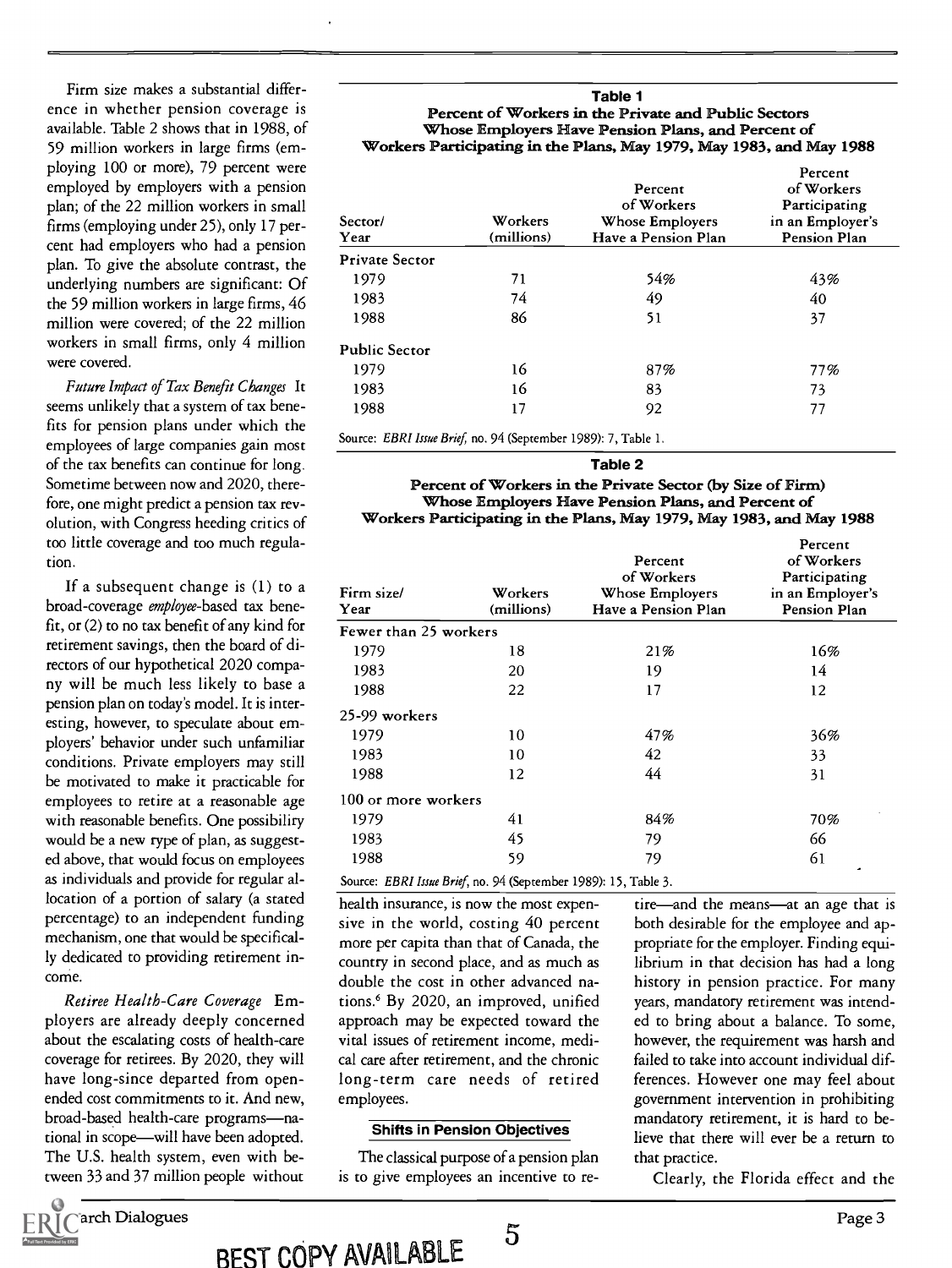squaring of the mortality curve are likely to lead employers to be less interested than now in reducing the labor force by encouraging early retirement. Although some might disagree, I believe that at present the general view of corporate management is that the work-force quality is improved if a company has some success in encouraging voluntary retirement of employees in their late 50s and early 60s. But demographic changes by 2020-the baby boom followed by the baby bust-seem almost certain to cause that view to shift to a higher cluster of ages. Later retirements may also increase when, beginning in 2000, the age for full Social Security retirement benefits will gradually rise from age 65 until it reaches 67 in 2022.'

Employees, on the other hand, may not prefer higher retirement ages. Indeed, improved health and higher lifetime wealth accumulations may produce stronger preferences for longer postretirement leisure. Considerable research is now being done to learn more about the factors that influence decisions to retire.<sup>8</sup>

#### Changing Role of Private Pensions

At present, partly because many of those who have had a working lifetime of pension plan participation are just beginning to retire, private pensions play a lesser role in retirement security than they might be expected to in the future.

Now, according to 1986 data from the Employee Benefit Research Institute and the Social Security Administration, while 27 percent of the U.S. population age 65 and over currently receive money from private employer-provided pensions, only 7 percent rely on private pensions for at least half of their retirement income. In contrast, 91 percent of the population age 65 and over currently receive benefits from Social Security, and 62 percent report that Social Security benefits constitute half or more of their income.9 By the year 2020, we might expect private pension benefits to have matured further and to play a much stronger role in retirement income support.

Other developments may also significantly influence the future design of retirement incentives and programs under private plans. Our society, for example,

will have had several decades of experience with the behavior of a relatively better-off elderly population. It therefore seems unlikely that any employer would be willing to force employees into retirement without adequate financial support. Nor do I believe that our community institutions would permit it, although this assertion may be unduly influenced by my experience of higher education institutions, where virtually all employers have sound pension plans. But one may fairly assume at least some continuing employer paternalism by the year 2020, as employers will want pension provisions that can assure employees at the higher ages that they will actually have the wherewithal to retire.

#### Defined Benefit and Defined Contribution Alternatives

The most fundamental design question for a pension plan is whether to shape it in the form of a defined benefit plan, a defined contribution plan, or a combination of the two. This will still be true in 2020, unless some regulatory changes not now foreseen should occur.

There is substantial recent evidence of a growing preference for the defined contribution form: first, as the basic or primary pension plan of an employer and, second, as a supplemental or secondary companion to a defined benefit plan.

Table 3 shows that over the period 1975-1985, the defined benefit form was the predominant design for primary pension coverage. But the proportion of primary plan participants covered by defined benefit plans dropped from 87 percent in 1975 to 71 percent in 1985. Over the five-year period 1980 to 1985, defined benefit participants in primary plans declined from 29.7 million to 28.9 million, while defined contribution participants in primary plans doubled from 5.8 million to 11.6 million. Table 3 also shows that under secondary plans from 1980 to 1985, defined contribution plan participants rose from 12.7 million to 21.7 million, while participants in defined benefit secondary plans dropped from 400,000 to 100,000.

Causes of Changing Trends While the trends are evident, the exact causes are not so easily perceived. Clark and McDermed have emphasized increased government regulation:

ERISA and the regulatory initiatives that followed . . . have increased the administrative and reporting costs for all pensions, especially for defined benefit plans. They have reduced the value of defined benefit pension contracts to firms, thereby limiting their options to use pensions as incentives to influence employee turnover and retirement. This means that the cost of a dollar of future pension benefits to the worker in terms of foregone earnings has risen. In response to these changes, fewer workers and firms will want to pay the extra costs associated with defined benefit plans.'°

Clark and McDermed also identify a number of other factors. They include structural changes in the economy and the labor force (e.g., reduced union strength, lower employment in the manufacturing sector, and increased employment in services), and the degree of risk associated with the defined benefit plan type.ii

A different view is taken by Gustman and Steinmeier in their recent paper "The Stampede Toward Defined Contribution Plans: Fact or Fiction?" They conclude that at least half of the shift toward defined contribution plans has been by firms characterized by specific industry, size, or union status, where the early vesting, employee mobility, and simplicity of defined contribution plan design may be particularly attractive. They note that "this means that regulatory changes and/or changes in the economic environment have not had nearly as great an effect on plan type as the overall trend toward defined contribution plans might suggest."<sup>12</sup>

Demographic Factors Whether or not "stampede" is the right image, there does seem to be a question about whether the defined benefit plan will be seen in 2020 as a "dinosaur." The outcome will depend upon political and social developments beyond the scope of a paper on demographics. But I think that demographic trends over the next thirty years are likely to weigh the future balance in favor of the defined contribution approach.

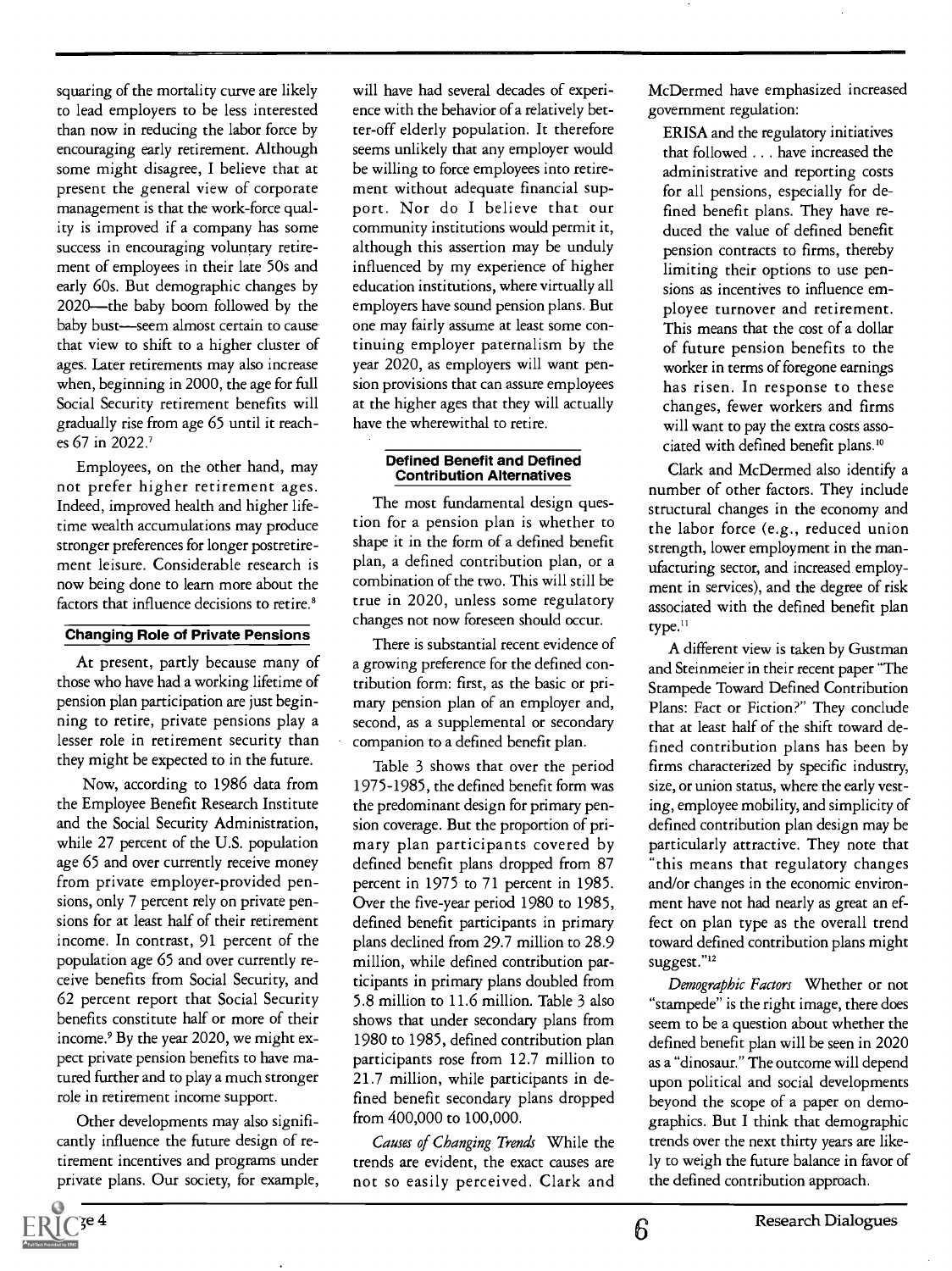| I True occión identica denent and identica continuation i chalon i latí i atticipation and Fian Tienus,<br>Selected Years, 1975-1985<br>(Numbers of plan participants in millions) |      |      |       |              |      |              |      |      |      |      |      |      |      |      |
|------------------------------------------------------------------------------------------------------------------------------------------------------------------------------------|------|------|-------|--------------|------|--------------|------|------|------|------|------|------|------|------|
| Plan Type                                                                                                                                                                          | 1975 |      | 1980  |              | 1981 |              | 1982 |      | 1983 | 1984 |      | 1985 |      |      |
|                                                                                                                                                                                    | n    | %    | n     | %            | n    | %            | n    | %    | n    | %    | n    | %    | n    | %    |
| Primary Plan Participants                                                                                                                                                          | 30.7 | 100% | 35.5  | 100%         | 36.9 | 100%         | 37.5 | 100% | 39.0 | 100% | 39.7 | 100% | 40.5 | 100% |
| Defined benefit                                                                                                                                                                    | 26.8 | 87   | 29.7  | 84           | 29.7 | 80           | 29.4 | 78   | 29.6 | 76   | 29.8 | 75   | 28.9 | 71   |
| Defined contribution                                                                                                                                                               | 3.9  | 13   | 5.8   | -16          | 7.2  | 20           | 8.1  | 22   | 9.4  | 24   | 9.9  | 25   | 11.6 | 29   |
| Secondary Plan Participants <sup>a</sup> 7.6                                                                                                                                       |      | 100% | 13.1  | 100%         | 13.9 | 100%         | 15.7 | 100% | 18.9 | 100% | 21.1 | 100% | 21.8 | 100% |
| Defined benefit                                                                                                                                                                    | 0.4  |      | 0.4   | $\mathbf{z}$ | 0.4  | $\mathbf{z}$ | 0.4  | 3    | 0.4  | 2    | 0.4  |      | 0.1  | 0.5  |
| Defined contribution                                                                                                                                                               | 7.2  | 95   | l 2.7 | 97           | 13.5 | 97           | 15.3 | 97   | 18.5 | 98   | 20.7 | 98   | 21.7 | 99.5 |

## Table 3 Private-Sector Defined Benefit and Defined Contribution Pension Plan Participation and Plan Trends,

Source: EBRI Issue Brief, no. 89 (April 1989): 6, Table 3.

<sup>a</sup>All secondary plan participants also participate in primary plans.

Let us look at the demographics in terms of how they may affect future choice between a defined contribution and a defined benefit plan. In 2020, the relative supply of skilled new entrants to the labor force from the baby-bust generation onward will be markedly lower than today. Concurrently, the large cohort of baby boomers will be moving into their retirement years; by 2011 the first of the baby boomers will be reaching age 65. The number of U.S. births reached bottom in 1975, and the growth rate of the population aged 20 to 64 is on a downward trajectory over a sixty-year span." With labor-force contraction and the likelihood of continuing high rates of technological and structural change in the private sector, it may be expected that competition for trained employees under age 40 will be intense.

Design Objectives Given the demographics, one can foresee compensation and pension design systems that will (1) attract the younger employee; (2) meet the retirement security needs of an increasingly mobile and technologically based work force; and (3) shift emphasis from early retirement incentives, as at present, to incentives for older employees to work longer so as to build up the additional resources needed for a later and longer retirement period.

These objectives, I believe, will be better served by the defined contribution form. There is no need here to describe in detail the patterns of benefit accruals that occur under a defined benefit plan. But that approach, which results in a "backloading" of accruals favoring long-service employees, impedes mobility by imposing benefit losses on workers who make several job changes in a lifetime career.

#### Defined Benefit Plans - Current Advantages

The defined benefit form first appeared in large industries with huge blue-collar work forces early in this century. Initially developed as a means of disability retirement, the plans soon incorporated retirement-age provisions. Their objectives were well suited to an era when heavy physical work was typically involved in industrial production, and when labor mobility was relatively moderate. Patterns of long employee association with a single employer were well served. Long-delayed vesting was typical and was consistent with plan obiectives.<sup>14</sup>

Early Retirement Flexibility One advantage of the defined benefit form is that it can easily incorporate provisions for incentives to retire early, since the retirement funds are drawn from a common pool and not from individual retirement accounts. Thus, the expression of an early retirement incentive is more flexible under the defined benefit plan than under defined contribution: Additional years of service can be credited; actuarial reductions can be readjusted; eligibility dates can be altered; and any increased liabilities can fit easily into the plan's structure. Financing such incentives under a defined benefit planespecially if overfunded-can be done in a number of ways, and many of them involve no current cash-flow losses even if accounting costs do ultimately increase.

The defined contribution plan, on the

other hand, with its individual accounts, is less flexible in the funding of early retirement incentives: Additional money must be added, and it has no appreciable period over which to accumulate. Corporate treasurers see cash depleted, and accounting costs are hard to spread.

Funding Flexibilities Another design advantage of defined benefit plans is that because of their pooling features, funding methods can be quite flexible. But at times such flexibility may threaten the security of future retirement benefits. An example is the leeway available in selecting assumed rates of return on plan assets. Public defined benefit plans in states facing budget deficits, for example, may be (and not infrequently are) tempted to reduce employer payments to plan reserves simply by increasing the interest-earnings assumption, whether realistic or not. Any resulting underfunding of present or future obligations, then, may confront future employees, retirees, and taxpayers with financially weakened plans.

Underfunding of defined benefit plans, public or private, is hardly unknown. In 1989, the newly appointed head of the Pension Benefit Guaranty Corporation (PBGC) released the names of the fifty U.S. companies with the most underfunded pension plans. They included many well-known corporations." The PBGC was established as an insurance program to guarantee defined benefit pension payments up to a stated level. According to the chief of the PBGC, the funding deficiencies of defined benefit plans continue to represent "one of government's biggest hidden liabilities."<sup>16</sup>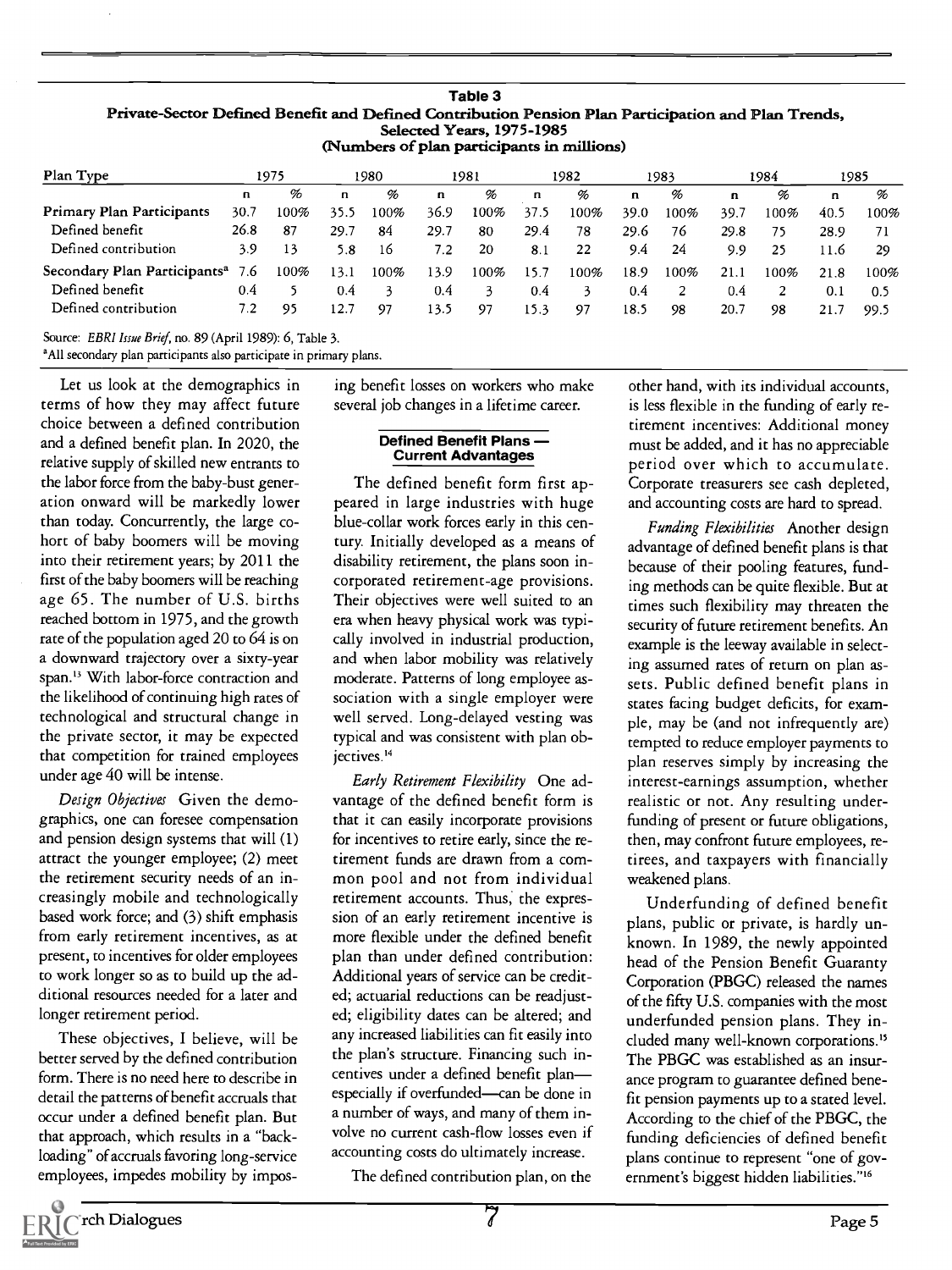#### Trends toward Defined Contribution Plans

In contrast to the current advantages of the defined benefit form, changed circumstances by 2020 may lead to strong preferences for the defined contribution form. New plan objectives may include enhancing retirement security through later retirements, meeting the needs of a more mobile work force, and satisfying workers' desires for more personal control over retirement assets.

Deferring Retirement The defined contribution form is more flexible in providing incentives for deferred retirement. Investment income, additional employer contributions, and a reduced life expectancy all automatically lead to an increased annual income for each year deferred. Typically, a retirement income will double if the start of income is postponed from age 65 to age 70. No significant additional cost is borne by the employer. Some employers today-who prefer a younger work force-may regard this incentive effect as perverse. But the changed labor-force demographics of the year 2020 may change "perverse" to "preferred."

Protecting Mobile Workers Pension objectives in the future may also be changed by the growing awareness that employees can lose pension wealth whenever they change jobs. As noted, defined benefit plans derive from a labor relationship typified by long career service with one employer. Further, employers sought to reduce labor-force mobility by imposing lengthy vesting rules. They showed little concern for shorter-service employees, offering no portability of accrued benefits.

By 2020, faced with a mobile labor force of skilled workers aware of the economic value of pension plans, employers are likely to turn to defined contribution plans, easily structured to provide for portability. If widely available, these can produce consistent career benefits independent of job changes. And their shorter vesting schedules are more productive than under defined benefit plans. (In the latter, even a five-year vesting rule for young, mobile employees produces inefficiently small equities that must then be maintained for several decades.)

Increasing Personal Control The growing preference evident for more personal control over assets in pension plans through individual accounts also has important implications for the growth of defined contribution plans. The professional experience of our longer-service benefit counselors at TIAA-CREF, although anecdotal, is illuminating. In the 1960s and 1970s, they recall, plan participants showed only moderate interest in annuity accumulations and the nuances of investment performance. Participants regarded once-a-year benefit illustrations as sufficient information on pension progress. They showed little interest in asset allocation ("choose 50 percent for the fixed annuity and 50 percent for the variable annuity, and then forget  $it$ ") — and only a cursory interest in investment performance. Settlement of the annuity was a simple one-time event.

Today, in response to changing attitudes and expectations, we have quarterly reports; toll-free telephone services; twenty-four-hour-a-day services to provide valuation quotes; a variety of investment accounts; accumulation transfer options; minimum distributions and "interest only" options; automated systems; PC programs to help plan retirement settlements and asset allocations; and libraries of booklets designed to assist individuals in their decision making.

This interest in a greater personal role in the risk/reward of retirement financing and planning has already contributed to the current trend toward defined contribution plans. As noted recently in Pension World, "Defined contribution plans, such as  $401(k)$ s or  $403(b)$ s, continue to augment or replace defined benefit plans. Companies are using these participant-directed retirement savings plans as a vehicle for providing retirement income for their employees."<sup>17</sup>

Government pension policy has similarly been influenced by the trend toward an increasing individual role and responsibility. In a 1991 address before the College and University Personnel Association, David George Ball, then assistant secretary for pension and welfare benefits of the U.S. Department of Labor, described the administration's endorsement of individual control:

This is a theme which underlies our approach to retirement issues. That theme is economic empowerment, which is, in many ways, a trend away from institutional control and toward self-reliance. Economic empowerment recognizes that there must be more personal savings and more personal control over one's own life.'8

Hybrid Plans The recent emergence of combination or "hybrid" pension plans is another indication of growing interest in the basic values of the defined contribution approach. Hybrid plans add features of defined contribution plans to existing defined benefit plans. They are designed to improve such plans and make them more responsive to the interests of employers and employees. They include "cash-balance" plans, a type of defined benefit plan with a defined contribution element; "multi-value" plans, combining defined benefit design features with a cash-balance plan; "life-cycle" plans, providing lump-sum benefits at retirement based on final average earnings; and "floor-offset" plans, using a defined benefit plan to establish a (floor) income based on an employee's final average pay and length of service, and offsetting the basic benefit by the accumulation in a defined contribution plan.<sup>19</sup>

#### Target Age of Retirement

One can also argue that the growing preference for more employee control of retirement funds and retirement arrangements also works against assigning to either an employer or a group (e.g., a union) the decision-making power to require one uniform model for automatic retirement. A return to any use of mandatory retirement ages is highly unlikely.

At TIAA-CREF, we've noted that in recent years our participants have been retiring both earlier and later than "normal" age 65. A preference for earlier retirement continues to be evident, and now we also see some increases in the numbers of participants choosing to retire in their late 60s and in their early 70s. Levine and Mitchell have also noted

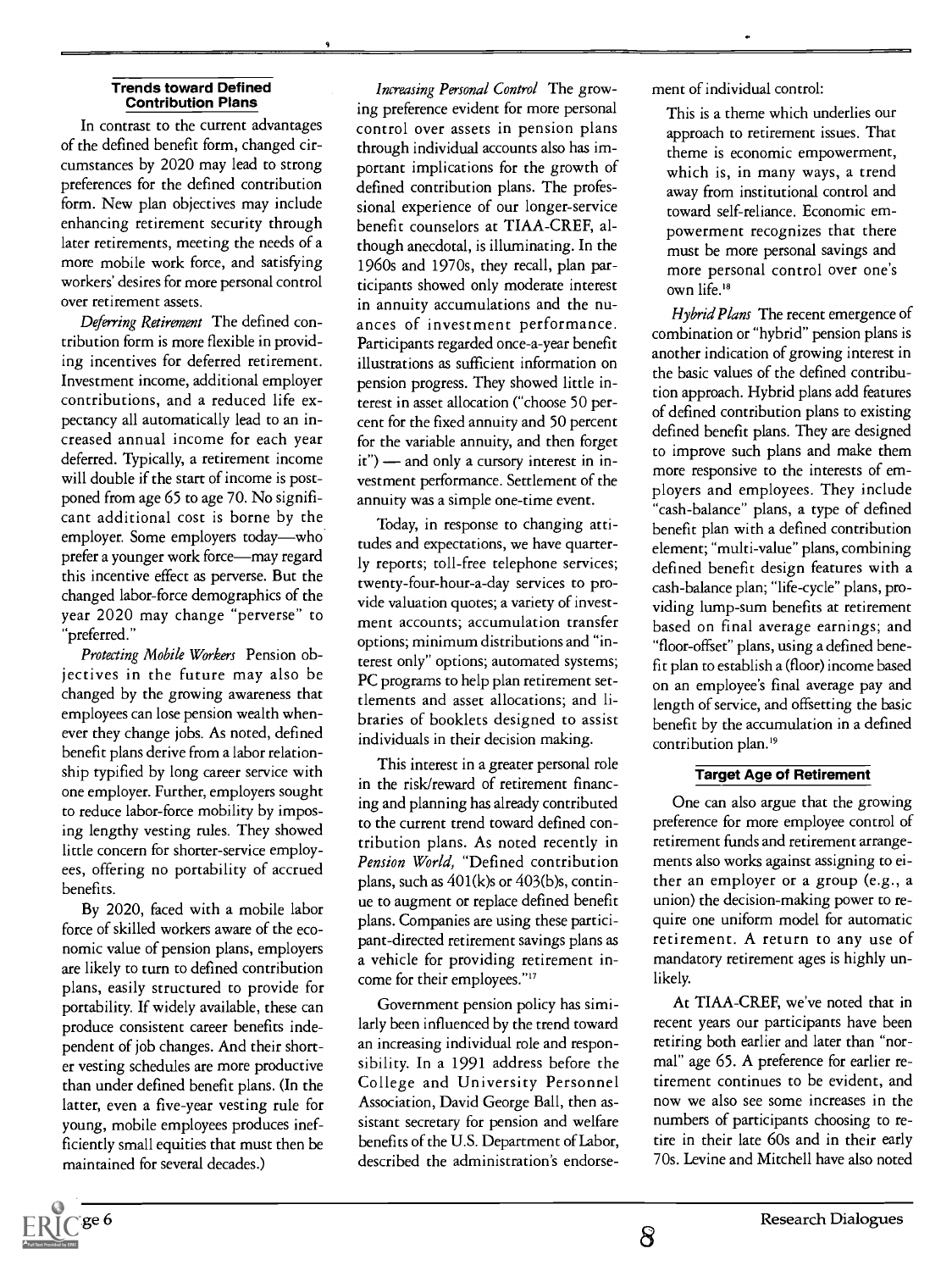an earlier-retirement trend in the labor force: Among men age 60 and older, 66 percent were in the labor force in 1900, but by 1990, the figure had dropped to 27 percent. But their analysis also suggests that the trend toward earlier retirement will slow and perhaps reverse in the next few decades.<sup>20</sup>

Social Security In about 2030, the increasing number of Social Security benefit applications from retiring baby boomers will arouse widespread concern about the cost. Indeed, the consolidated federal budget is expected to be subject to losses from Social Security beginning about that time. The smaller work force supporting Social Security benefits through payroll taxes may very likely lead to proposals to increase those taxes or to reduce benefits. But another approach, and perhaps the most practicable, will be to find ways to encourage the baby boomers to work to later ages and thereby defer the start of both Social Security and pension benefits.

Labor-Force Participation Together, the demographics of relative population cohort size, the improved health status of the "young" old, and the economic incentives built into Social Security and private pension plans will in the future lead to greater potential for older workers to continue working beyond the traditional retirement ages. Yet at the same time, pressures to lower typical retirement ages will come from employees who may prefer to allocate more of their increased lifetime wealth to retirement consumption. This of course takes the optimistic view of those economists who say that future generations will have more real lifetime wealth to draw on than the current generation.<sup>21</sup>

The resulting future design of retirement arrangements will doubtless allow for much more variation in retirement ages. The employer will still have in mind a central-age tendency-perhaps still the mid-60s, or perhaps one that mirrors Social Security's age for full benefits-but will explicitly accommodate a flexible range of early and later retirement ages. An important objective will be to ensure that sufficient assets are available to support early retirement.

#### Inflation Protection

How designers of pension plans provide-or more often today, fail to provide-for inflation is one of the most challenging aspects of pension plan design. I would predict much more complete protection in 2020 than today. But this change will be driven more by experience with pension plans than by demographics per se. Demographics will have two effects in this area: (1) retirees will have longer life expectancies and, hence, greater need for postretirement inflation protection; and (2) they will face medical costs over a longer retirement period, including long-term care costs. Both of these will add to concerns about postretirement inflation.

Adjustment Mechanisms When pension plans were young and growing—during the postwar decades-the primary focus on the effect of inflation was on active employees. Accordingly, final-salary defined benefit plans, replacing career-average plans, became the pattern. Pension accruals were protected against loss of purchasing power over the employment years. The costs do not seem to have been excessive, since the small depression-era demographic cohort was working its way through these years. For inflation protection after retirement, several approaches, limited in scope, were used: (1) ad hoc adjustments when employers felt sufficient incentive and profitability to make them; (2) a very few explicit formuladriven commitments; and (3) for medical coverage, an open-ended commitment by some employers to provide retirees with inflation-adjusted medical coverage.

The challenge to pension design in 2020, particularly if defined contribution plans predominate, will be to fund inflation-responsive payout arrangements that are financially sound, based on underlying individual-account assets.

Postretirement Increases I suspect that designers of pension plans in 2020 will be as reluctant as they are now to commit to a guarantee of future inflation protection. But assets that can provide some inflation protection will be widely used: common stocks (both domestic and in-

ternational), real estate, and perhaps inflation-indexed government bonds or corporate securities (if they become available), all with a strong element of personal control by plan participants.

In addition, pension assets that are not inflation linked, such as fixed-income securities and loans related to real estate, will be used to support annuity forms that do not immediately pay out their full income, but provide for gradual increases. An example of this approach is the TIAA graded payment method of annuity income, under which the earnings on a portfolio of fixed-income assets in excess of a 4 percent payout rate are added back to principal so as to successively increase subsequent annual payouts.<sup>22</sup>

Long-Term Care Inflation is also a threat in coping with expenses for longterm care. In the future, some employers will add inflation-adjusted insurance arrangements for long-term care, either through the pension plan or, as done now by a growing number of employers, by sponsoring a plan for individually purchased long-term care insurance with inflation-adjustment features.

#### **Summary**

This paper examines some of the possible responses of pension plan design to expected demographic developments in the early twenty-first century. The most significant are linked to the aging of the population: a higher proportion of older people by the year 2020-the Florida effect; longer life expectancies; and improved health for those at the higher ages.

Other factors will also affect pension design. These will include the degree of public policy support for employer-sponsored pension plans and for individually based savings plans for retirement; attitudes of employers regarding their own role in providing pensions; the healthcare system; the extent and complexity of federal and state pension regulation; and federal and state tax policy relating to retirement savings.

A basic question is whether public policy and demographic factors will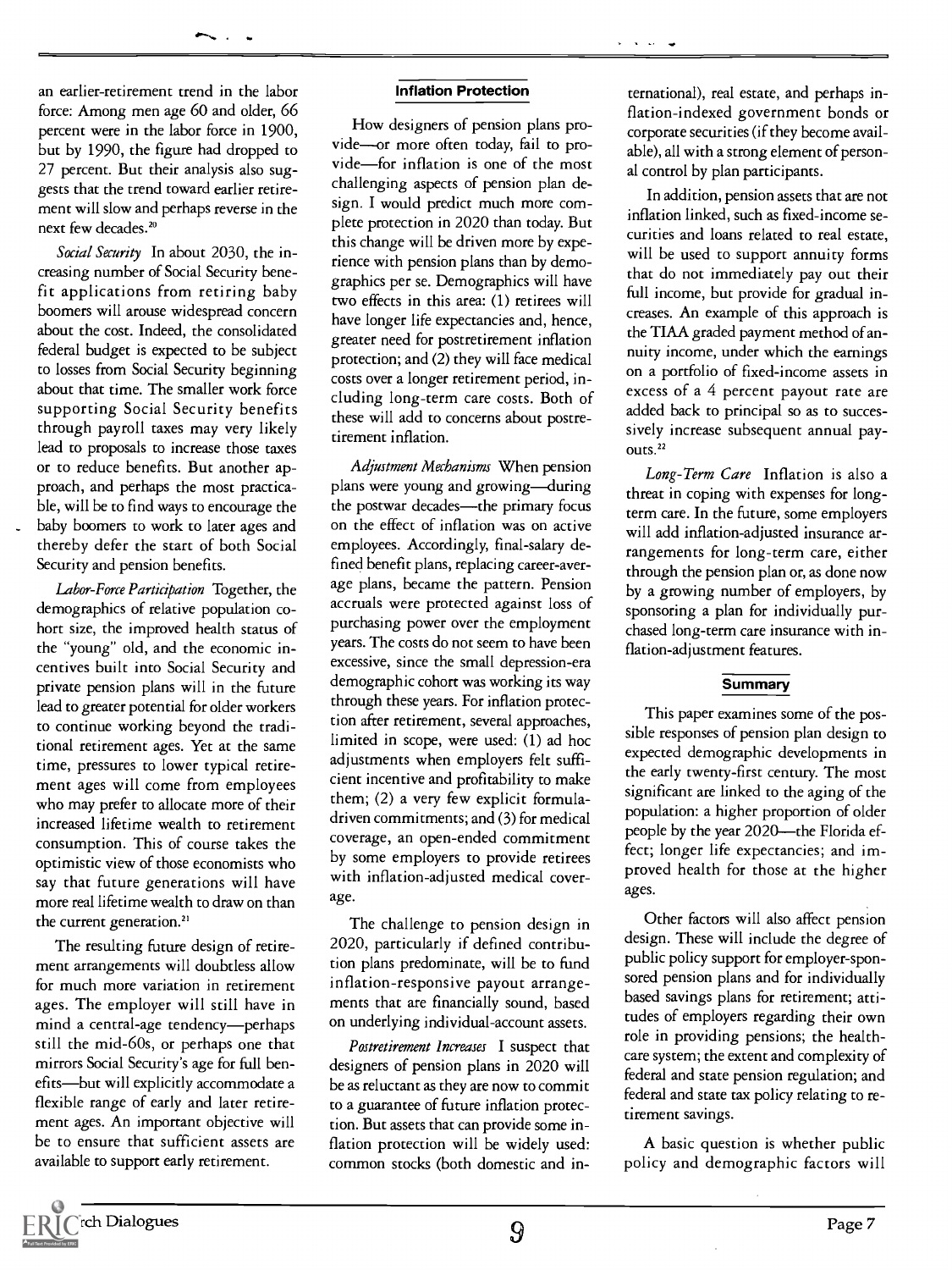combine to encourage future pension growth. At present, in the private sector, less than one-half of all workers are employed by firms having pension plans, and most of these are in large firms. This is a solid base on which to build, but it does not go far enough. In contrast, substantially all government workers have pension coverage.

The purpose of employer-sponsored pension plans is to give older employees a financial incentive to retire at an age that is both desirable for the employee and appropriate for the employer. The general target age of retirement is changing. Since 1900, there has been a trend toward earlier retirement, with a steady decline in the number of those age 60 and over in the labor force. In the next few decades, owing in part to the Florida effect and to likely shortages of younger skilled workers, this trend may slow and perhaps reverse. Already, the age for full Social Security retirement benefits is scheduled to increase to age 67 by the year 2022. Employers in the future may need to change current patterns of pension design, offering older workers incentives to defer retirement to later ages.

The most fundamental design question for a pension plan is whether to shape it as a defined benefit or a defined contribution plan. As primary coverage, defined benefit plans have long predominated in the business and industrial community. They still do, but the proportion of plan participants covered by defined benefit plans is declining. Many of the defined benefit plans are not fully funded; they are also subject to more extensive, complex, and costly regulation than are defined contribution plans.

In contrast, there has been substantial growth in defined contribution plans for primary pension plan coverage. And for secondary (supplementary) coverage, defined contribution plans are the main form in use.

Demographic factors are likely to favor the future growth of defined contribution plans for both primary and secondary coverage. This is not only because of the relative simplicity of defined contribution plans, but because of their ability to meet the needs of a more mobile work force in a dynamic and technologically based economy. In defined contribution plans, the credited contributions (stated as a percent of salary) continue to grow no matter how many job changes occur. The defined benefit form, with its back-loading of benefits in favor of longservice employees, imposes a substantial loss of benefits on employees who make several job changes in a lifetime career.

A current trend toward a more active, personal role in retirement savings has also led to the increased popularity of defined contribution plans. And as employees become more accustomed to exercising control in making retirement savings decisions, employers in the future may be expected to reduce their traditional paternalistic role in employersponsored pension plans.

Finally, pension designers of the future will face the same questions they do today about the effects of inflation on retirement income. They will probably be as reluctant to commit corporate resources to a guarantee of inflation protection as they are now. But plan design provisions can help. These can include defined contribution annuity benefits based on equity investments. They can also include fixed-dollar annuity payment methods under which a portion of investment earnings in excess of a stated payout rate is added back to principal so as systematically to increase subsequent annual retirement income payments.

Yet these measures can go only so far. Protection against runaway inflation is also energized by firm public opposition to inflationary governmental policies. As the proportion of the elderly in the population grows, along with their greater dependence on financial capital for income, the actual demographics of 2020 and beyond might strengthen the resolve of policymaking officials to maintain low or moderate inflation rates. The resulting economic environment would certainly make it easier for pension plan designers, among others, to cope with the future.  $\Box$ 

#### Endnotes

- <sup>1</sup> National Center for Health Statistics, Vital Statistics of the United States, 1988, vol. 11, sec. 6 (Washington, D.C.: Public Health Service, 1991), Life Tables.
- 'Phillip Levine and Olivia S. Mitchell, "Expected

Changes in the Workforce and Implications for Labor Markets," in Demography and Retirement: The Twenty-First Century, ed. Anna M. Rappaport and Sylvester J. Schieber (Westport, Connecticut: Praeger, 1993), 87.

- <sup>3</sup> Philip J. Hilts, "Corporate Chiefs See Need for U.S. Health-Care Action," New York Times, 8 April 1991, DI, D4.
- Robert L. Clark and Ann A. McDermed, The Choice of Pension Plans in a Changing Regulatory Environment (Washington, D.C.: The American Enterprise Institute Press, 1990), 107-16.
- <sup>5</sup> John H. Biggs, A New Look at the Regulation and Taxation of Private Pension Plans, Working Paper no. 91 (St. Louis, Missouri: The Center for the Study of American Business, Washington University, 1985).
- 'Hilts, New York Times, 8 April 1991, Dl, D4.
- ' Social Security Explained (Chicago, Illinois: Commerce Clearing House, Inc., 1991), 156-57.
- Joseph F. Quinn, Richard V. Burkhauser, and Daniel A. Myers, Passing the Torch: The Influence of Economic Incentives on Work and Retirement (Kalamazoo, Michigan: W. E. Upjohn Institute for Employment Research, 1990); Laurence J. Kotlikoff and David A. Wise, The Wage Carrot and the Pension Stick (Kalamazoo, Michigan: W. E. Upjohn Institute for Employment Research, 1989).
- <sup>9</sup> Louis Uchitelle, "Company-Financed Pensions Are Failing to Fulfill Promise," New York Times, 29 May 1990, Al, D5.
- <sup>10</sup> Clark and McDermed, Choice of Pension Plans, 80.
- <sup>11</sup> Ibid., 90, 91.
- <sup>12</sup> Alan L. Gustman and Thomas L. Steinmeier, "The Stampede Toward Defined Contribution Pension Plans: Fact or Fiction?" Working Paper Series No. 3086 (Cambridge, Massachusetts: National Bureau of Economic Research, August 1989), 9.
- <sup>13</sup> Samuel H. Preston, "Demographic Change in the United States, 1970-2050," in Demography and Retirement: The Twenty-First Century, 44.
- <sup>14</sup> Murray Webb Latimer, Industrial Pension Systems in the United States and Canada (New York: Industrial Relations Counselors, 1932), 2 vols.
- " Chrysler Corporation, Paine Webber Group, Rockwell International, General Motors, Raytheon, Westinghouse Electric, and Honeywell. See Margaret Opsata, "Pension Plight," Worth 1, no. 1 (February-March 1992): 132.

<sup>16</sup> Opsata, "Pension Plight," 132.

- Terty Bilkey and Elda J. DeGasperi, "Risk a By-Product As Employees Take Control over Retirement Assets," Pension World (February 1992): 10.
- <sup>18</sup> David George Ball, statement before the College and University Personnel Association, 19 February 1991 (unpublished paper).
- <sup>19</sup> The hybrid plans are described in "Are Defined Benefit Pension Plans Dead?" Bulletin, no. 194 (New York: William M. Mercer, Inc., Marsh & McLennan Company, August 1991), 1-2.
- <sup>20</sup> Levine and Mitchell, "Expected Changes," 76, Table 1.
- 2' Ibid., 75. Levine and Mitchell conclude that the aging of the baby-boom generation will not depress wages substantially, either for older workers or for other demographic groups.
- <sup>22</sup> The TIAA graded benefit payment method is described in Research Dialogues, no. 8 (April 1986).

Teachers Insurance and Annuity Association . College Retirement Equities Fund 730 Third Avenue, New York, NY 10017-3206  $\bigcirc$  1 0